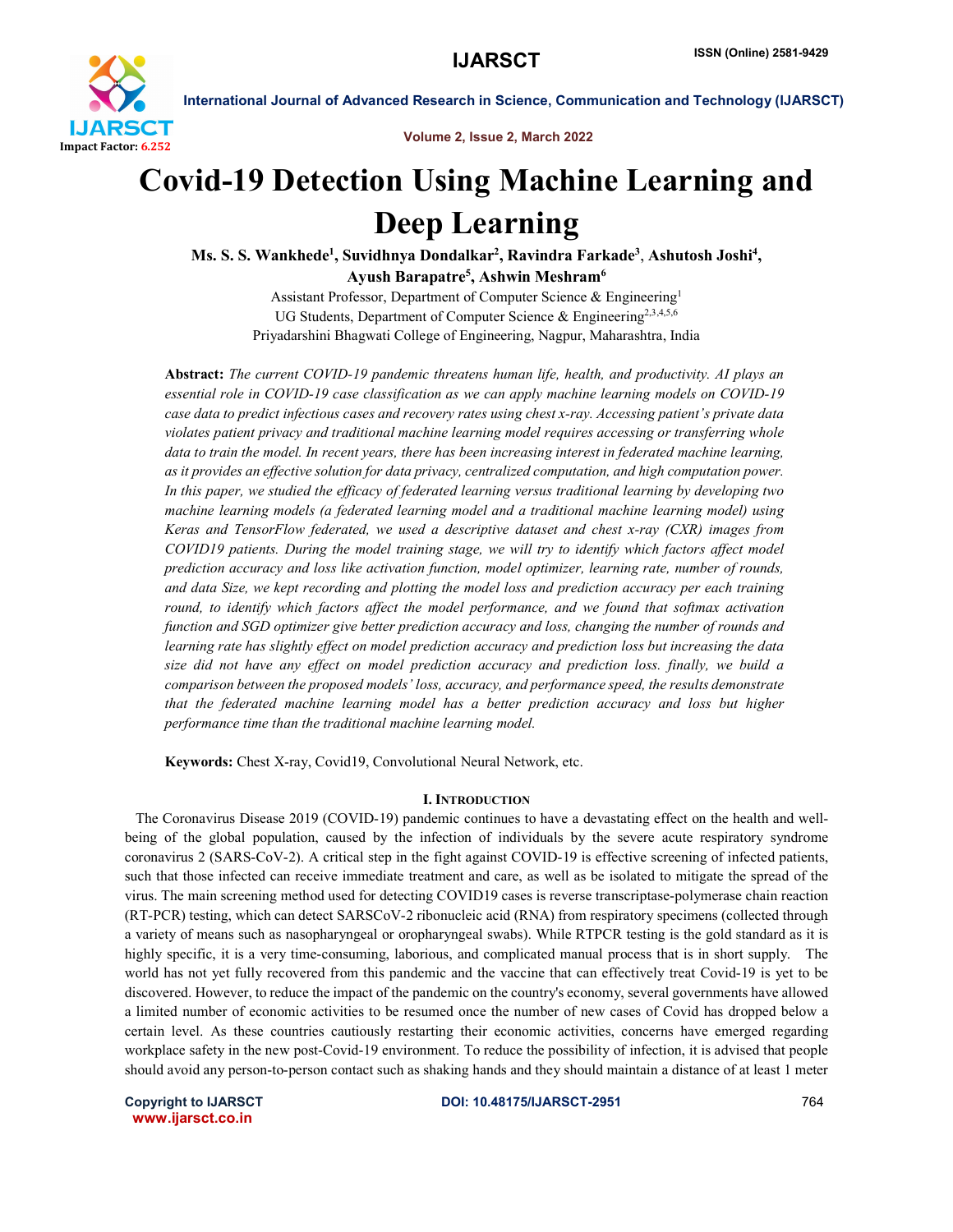

#### Volume 2, Issue 2, March 2022

from each other. Furthermore, the sensitivity of RT-PCR testing is highly variable and have not been reported in a clear and consistent manner to date2, and initial findings in China showing relatively poor sensitivity3. Furthermore, subsequent findings showed highly variable positive rate depending on how the specimen was collected as well as decreasing positive rate with time after symptom onset.

#### II. LITERATURE SURVEY

#### 2.1. A literature Review on COVID-19 Disease Diagnosis from Respiratory Sound Data

 Dawei Wang et al. in this research has described the epidemiological, demographic, clinical, laboratory, radio-logical and treatment data from Zhongnan Hospital, Wuhan China. The data was analysed and documented to be used to track the infections. The author gives better insights about the radio-logical and treatment data that could be used for our prediction of COVID-19 in our model.

#### 2.2. AI Enabled Preliminary Diagnosis for COVID-19 from Cough Samples via an App

 According to the results obtained from the Systematic Literature Review (SLR), RQ1 could not be answered thoroughly. In many works, a clear comparison between various machine learning algorithms has been conducted deliberately but the conclusion couldn't be achieved.

#### 2.3. The Continuing 2019-nCoV Epidemic Threat of Novel Coronaviruses to Global Health

 The latest 2019 novel coronavirus outbreak in Wuhan, China A systematic literature through the guidelines of Claes Wohlin and Barbara Kitchenham, has been conducted to analyze and answer RQ1. This literature review focuses on the understanding of several machine learning algorithms and also identifying appropriate machine learning algorithms that can be used for prediction.

#### 2.4 Severe Acute Respiratory Syndrome-Related Coronavirus: The Species and its Viruses

 A statement of the Coronavirus Study Group The present outbreak of lower respiratory tract infections, including respiratory distress syndrome, is the third spillover, in only two decades, of an animal coronavirus to humans resulting in a major epidemic.

#### 3.5 Clinical Features of Patients Infected with 2019 Novel Coronavirus in Wuhan

 China Recent cluster of pneumonia cases in Wuhan, China, was caused by a novel beta coronavirus, the 2019 novel coronavirus (2019- nCoV). We report the epidemiological, clinical, laboratory, and radiological characteristics and treatment and clinical outcomes of these patients.

#### III. METHODOLOGY

 In this section, we present the proposed methodology for classifying an X-ray as being of a healthy patient or a patient affected by COVID-19. First, we describe the datasets of images used in this study. Then, we explain the process of feature extraction, which is based on the transfer learning theory. After that, we present the classification techniques applied and the steps of their training process. Lastly, we define the metrics we use to evaluate the results and to compare it to other approaches. Fig. 1 presents the infographics of the proposed approach; each step is explained in the next subsections.

#### 3.1 Preprocessing

 After collecting the database from the user we need to preprocess that image. For removing low-frequency background noise, normalizing the intensity of the individual particle images we use the preprocessing technique, by using MATLAB Firstly, we convert RGB images into grey scale images (rgb to gray converter). This will convert RGB images to high intensity Grey scale images. In this step we can perform noise removal and segmentation operation. The main aim of preprocessing is to reduce unwanted distortion and an improvement in input data (sign language images). The Image preprocessing technique uses the considerable redundancy in images. Neighboring pixel corresponding to one object in

www.ijarsct.co.in

Copyright to IJARSCT DOI: 10.48175/IJARSCT-2951 765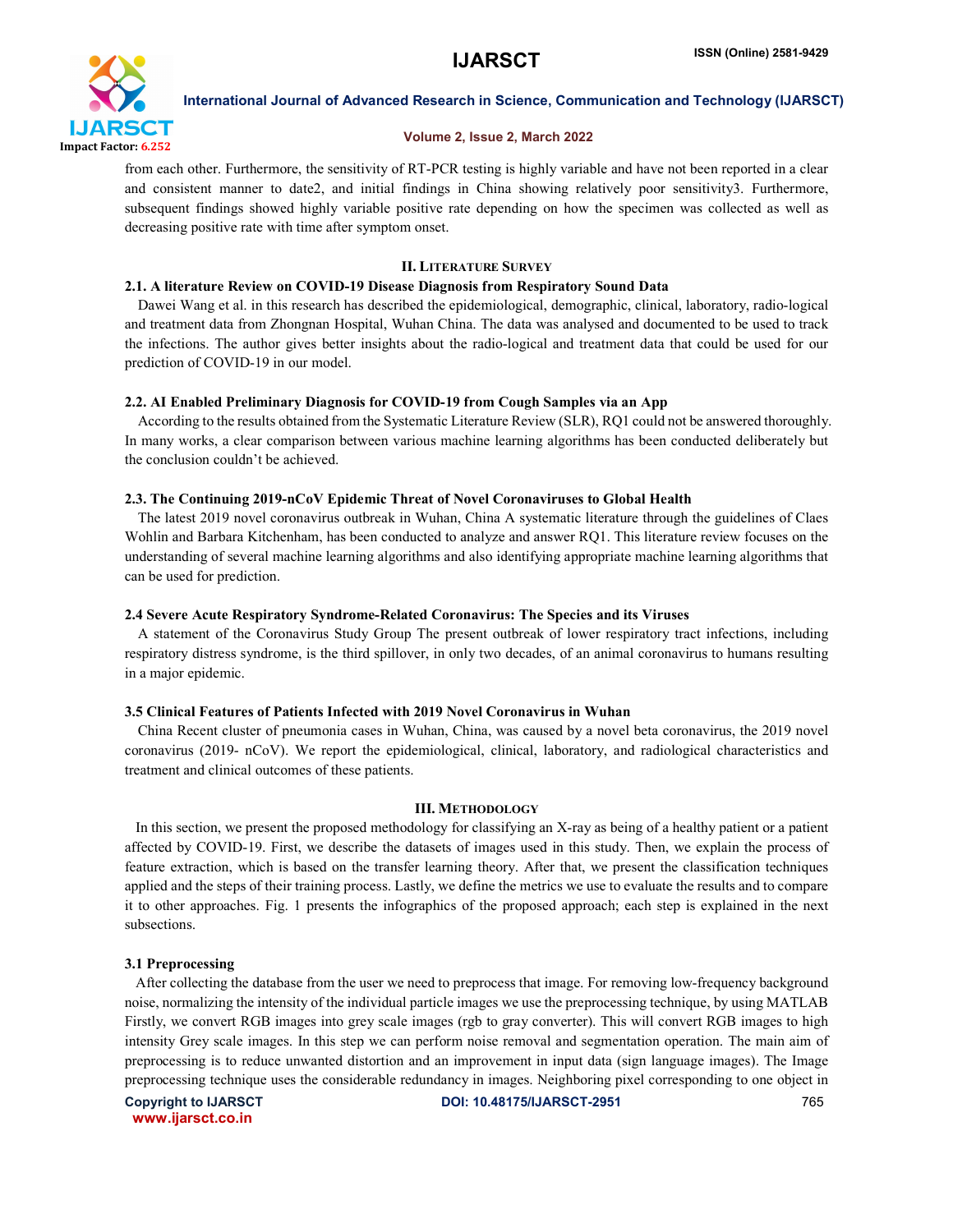

#### Volume 2, Issue 2, March 2022

real image has adjusted some or similar brightness value. For preprocessing median filter is used for reduce "salt and pepper" noise in images. By using median filter smoothing, sharpening and edge enhancement operation are performed. The main use of median filter is that it can run through signal entry by entry or it can replace each entry with median of neighboring entries. Each output pixel contains the median value in the 3-by3 neighborhood around the corresponding pixel in the input image.  $g(x, y) = \{ \text{lift}(x, y) \ge \text{TOOtherwise} \text{ Here } g(x, y) \text{ represents threshold image pixel at } (x, y) \}$ y) and  $f(x, y)$  represents grayscale image pixel at  $(x, y)$ .

#### 3.2 Segmentation

 Training on skin segmentation dataset. We used the pores and skin segmentation dataset from UCI containing approximately 2,00000 points for training the usage of gaining knowledge of algorithms like SVM. The trained models are then used to phase out the non-skin labeled pixels.

#### 3.3 Feature Extraction

 Feature extraction is a set of methods that map input features to new output features. It is a process of dimensionality reduction by which an initial set of raw data is reduced to more manageable groups for processing. A characteristic of these large data sets is a large number of variables that require a lot of computing resources to process. Feature selection is for filtering irrelevant or redundant features from your dataset. Feature extraction describes the relevant shape information contained in a pattern so that the task projected of classifying the pattern is made easy by a formal procedure. In pattern recognition and in image processing, feature extraction is a special form of dimensionality reduction.

#### 3.4 Classification

 It refers to a predictive modeling problem where a class label is predicted for a given example of input data. Classification is a task that requires the use of machine learning algorithms that learn how to assign a class label to examples from the problem domain.

#### IV. SOFTWARE REQUIREMENTS

- Operating System: Window 7 Or Later
- Language: Python 3.9.7
- Open-cv (Library)
- Python IDE
- PyCharm 2020.3 Or Above Version



www.ijarsct.co.in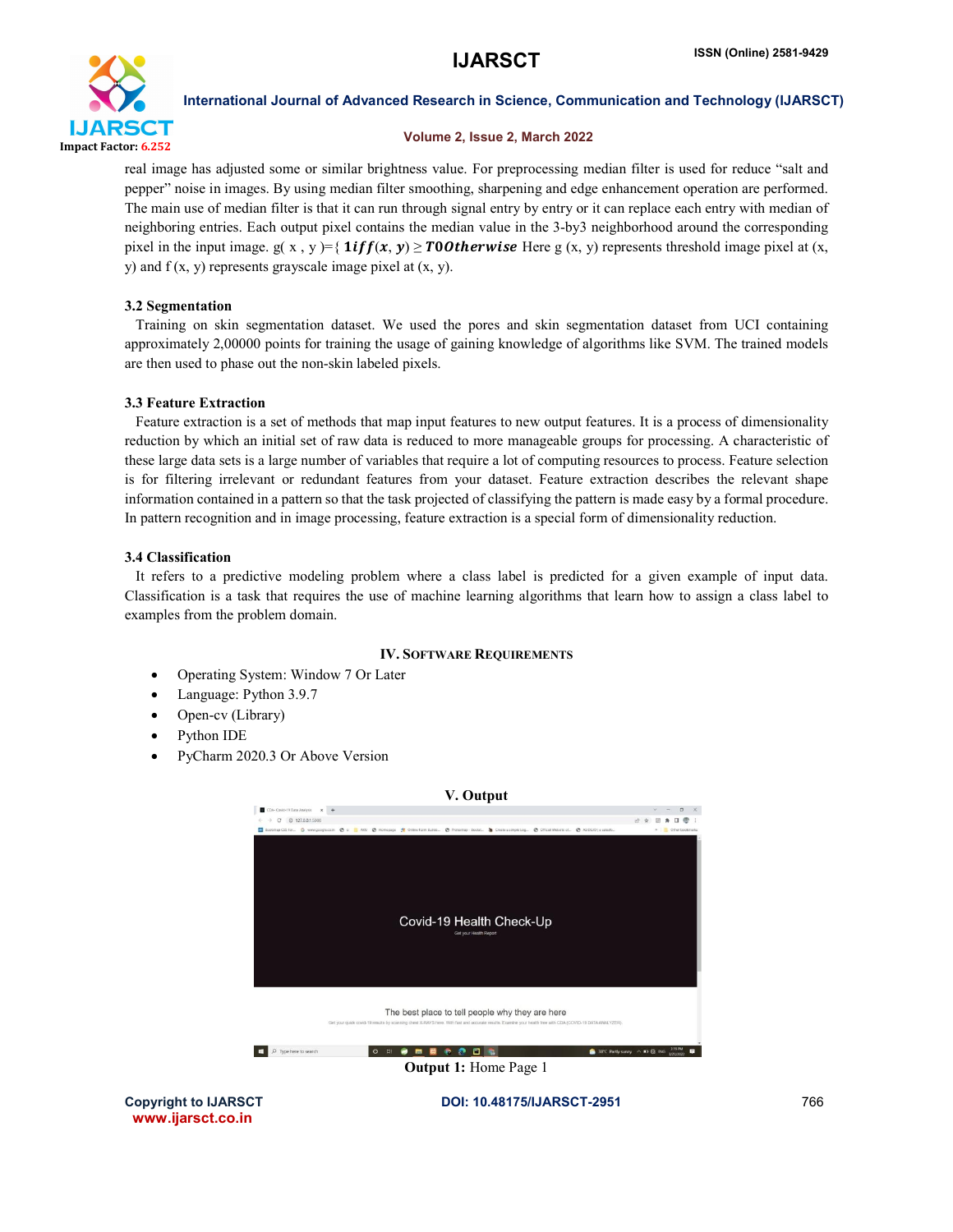# **IJARSCT** Impact Factor: 6.252

International Journal of Advanced Research in Science, Communication and Technology (IJARSCT)



#### The best place to tell people why they are here

Get your quick covid-19 results by scanning chest X-RAYS here. With fast and accurate results. Examine your health free with CDA (COVID-19 DATA ANALYZER).



Output 2: Home Page 2



Output 3: Fetching Image for Processing

www.ijarsct.co.in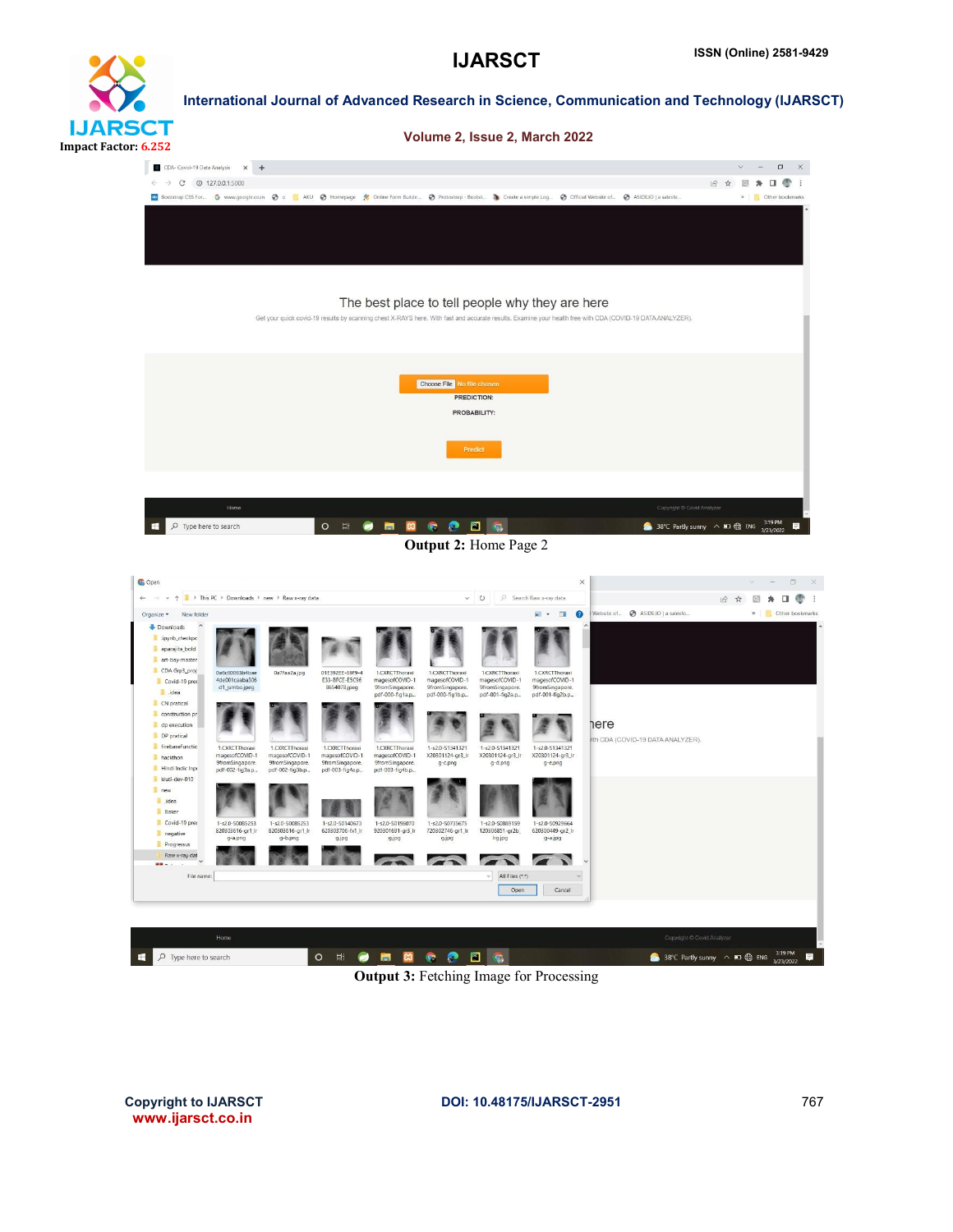



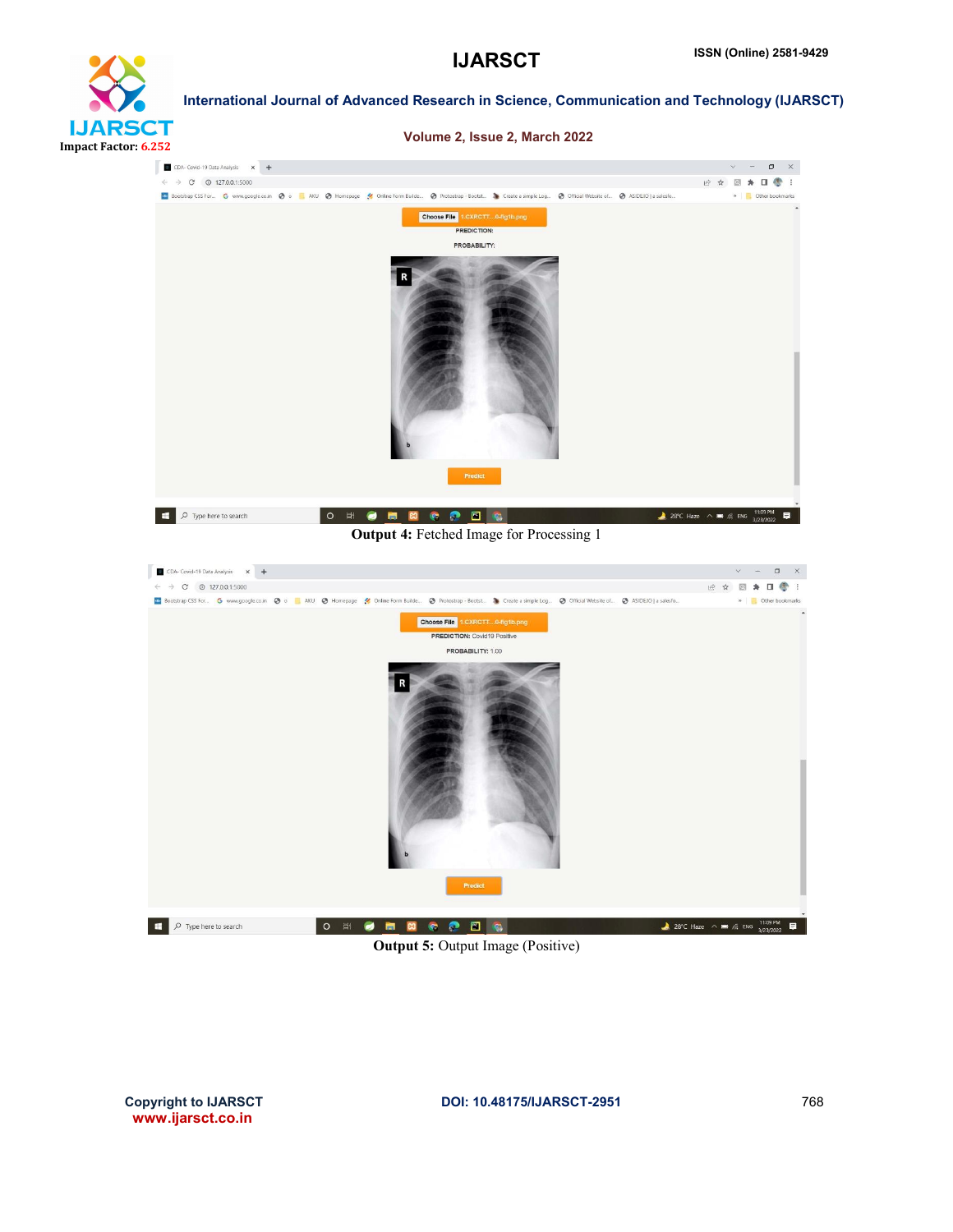## **IJARS etit** Impact Factor: 6.252

International Journal of Advanced Research in Science, Communication and Technology (IJARSCT)

#### Volume 2, Issue 2, March 2022





#### Output 7: Output Image (Negative)

#### VI. CONCLUSION

 The results showed that the convolutional neural network with minimized convolutional and fully connected layers is capable of detecting COVID-19 imag within the two AUC scores of 96.51 and 96.33%, respectively. In addition, the second proposed architecture, which had the second-lightest architecture, is capable of detecting COVID-19 in threeclass, COVID-19/Pneumonia/Normal images, with a macro-averagedF1 score of 94.10%. Therefore, the use of AI-based automated high-accuracy technologies may provide valuable assistance to doctors in diagnosing COVID-19.

www.ijarsct.co.in